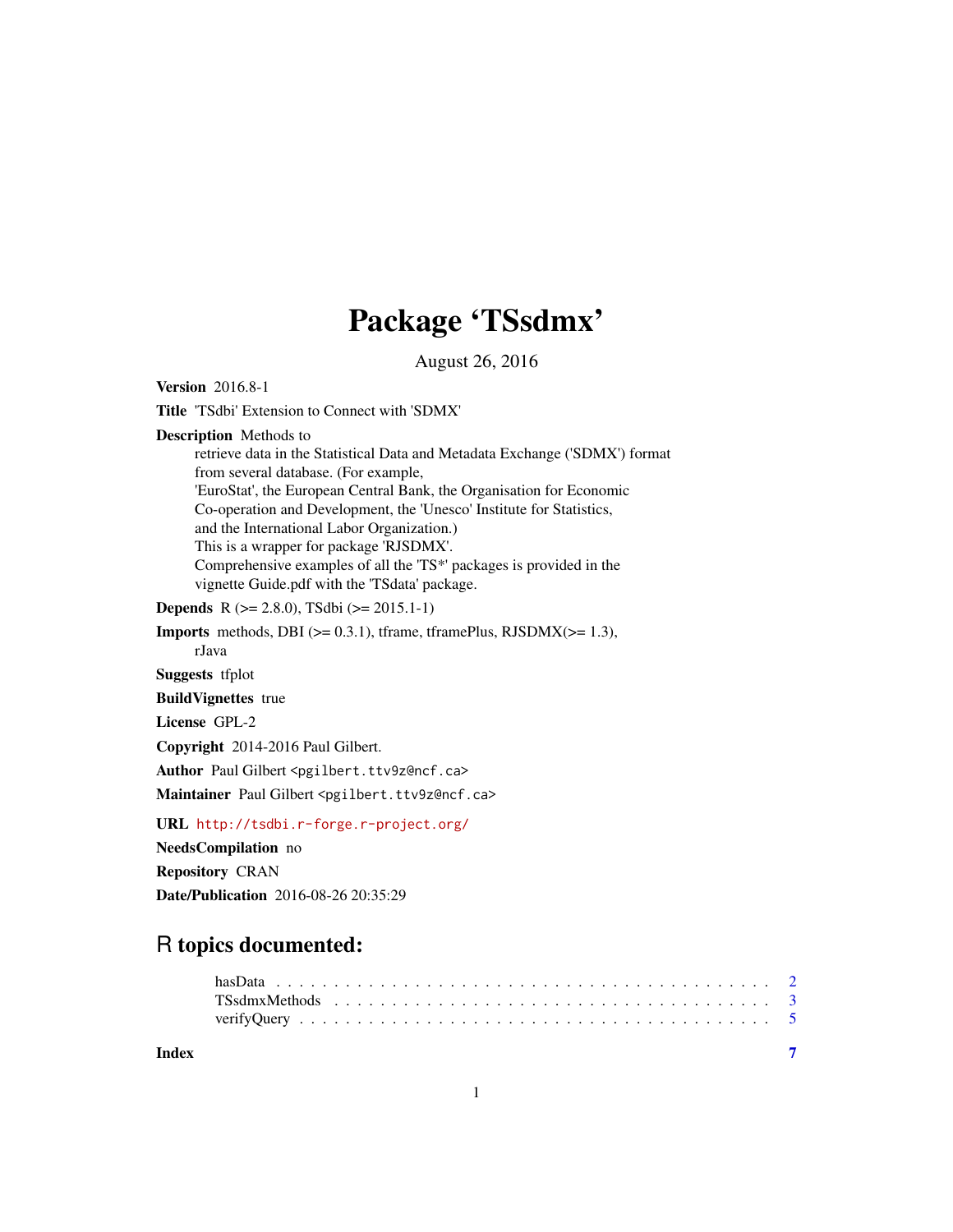<span id="page-1-0"></span>

#### Description

Check a time series (matrix) for returned data and metadata.

# Usage

```
hasData(x, quiet=FALSE)
hasDataCount(x)
hasDataNames(x)
hasDataDescriptions(x)
```
#### Arguments

|       | A time series (matrix) as returned by TSget using an sdmx connection. |
|-------|-----------------------------------------------------------------------|
| quiet | Suppress warnings and just return the logical result.                 |

## Details

These functions check data returnded from SDMX databases such as Eurostat to verify if data and metadata has been returned by a query specification. This is a useful check because wildcard specifications may often result in no data being returned.

hasData returns a logical vector, one element for each series in x, indication TRUE if there is numeric data in that series or FALSE if all the data in the series is NA or NaN. If quiet=FALSE (the default) then a warning is issued for each series that has completely missing data.

hasDataCount prints a count of the number of series with actual data, and returns the number (invisibly).

hasDataNames returns the names of series with actual data.

hasDataDescriptions returns the descriptions of series with actual data.

# Value

Depends.

#### See Also

[TSget](#page-0-0)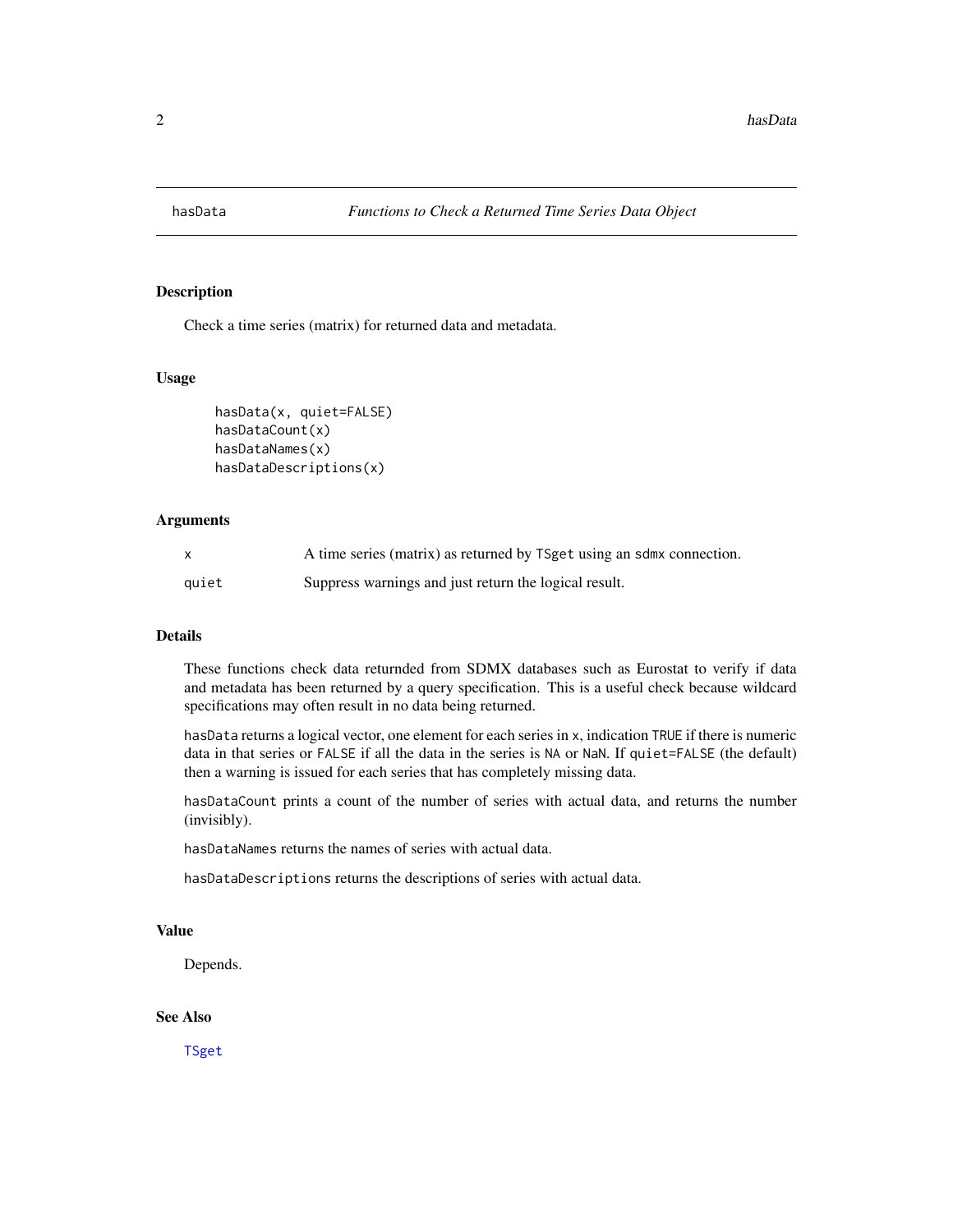# <span id="page-2-0"></span>TSsdmxMethods 3

#### Examples

```
## Not run:
 require("TSsdmx")
 eurostat <- TSconnect("sdmx", dbname="EUROSTAT")
 # 28 series, 23 with data
 z <- TSget("ei_nama_q.Q.MIO-EUR.NSA.CP.*.IT", eurostat)
 sum(hasData(z, quiet=TRUE))
 hasDataCount(z)
 hasDataNames(z)
 hasDataDescriptions(z)
## End(Not run)
```
TSsdmxMethods *Methods to wrap sdmx for TSdbi Generics*

#### Description

Get a time series (matrix) using SDMX, for example, from the OECD database.

# Usage

```
sdmx(...)## S4 method for signature 'sdmxConnection,missing'
TSconnect(
q, dbname, user="", password = "", host="", ...)
   ## S4 method for signature 'character,TSsdmxConnection'
TSget(
serIDs, con, TSrepresentation = options()$TSrepresentation,
tf = NULL, start = tfstart(tf), end = tfend(tf), names=serIDs,
quiet = TRUE, ...)
    ## S4 method for signature 'character,TSsdmxConnection'
TSdates(
serIDs, con, vintage=NULL, panel=NULL, ... )
    ## S4 method for signature 'character,TSsdmxConnection'
TSdescription(x, con, ... )
   ## S4 method for signature 'character,TSsdmxConnection'
TSdoc(x, con, ... )## S4 method for signature 'character,TSsdmxConnection'
TSlabel(x, con, ... )
   ## S4 method for signature 'character,TSsdmxConnection'
TSsource(x, con, ... )
```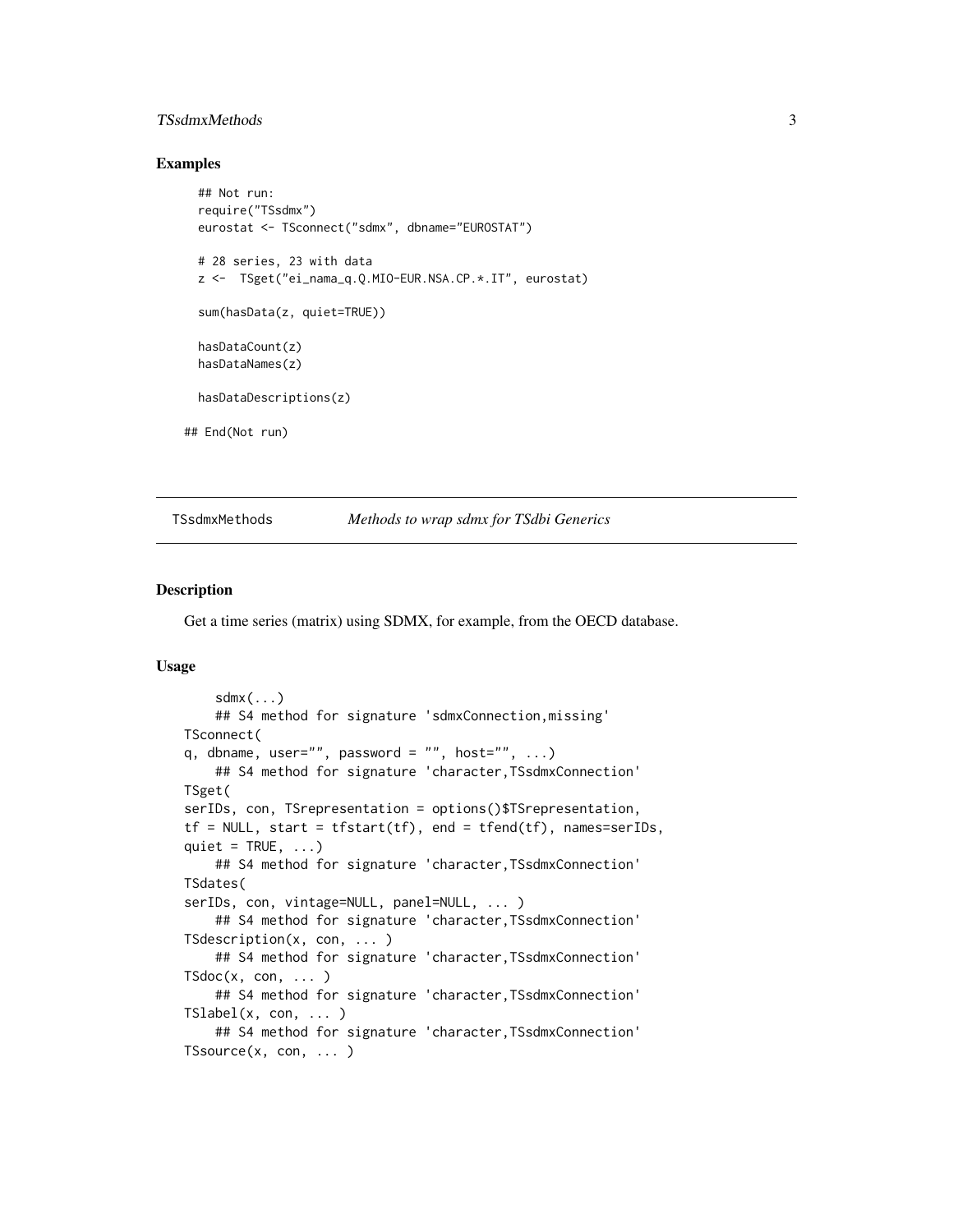#### **Arguments**

| q                | A character string indicating the query interface to use, or a database connection<br>object.                            |
|------------------|--------------------------------------------------------------------------------------------------------------------------|
| dbname           | The name of the database to which the connection should be established, omitted<br>if q is a database connection object. |
| con              | a database connection object.                                                                                            |
| serIDs           | identifiers for series on the database.                                                                                  |
| vintage          | character string indicating vintage of the series on the database (not supported<br>by this database).                   |
| panel            | character string indicating panel of the series on the database (not supported by<br>this database).                     |
| X                | time series data(TSput), or identifiers for series on the database (TSdoc and<br>TSdescription).                         |
| names            | optional character vector to use for series names in the R object. See details.                                          |
| tf               | time frame for trimming data, passed to tfwindow.                                                                        |
| start            | time frame for trimming data, passed to tfwindow.                                                                        |
| end              | time frame for trimming data, passed to tfwindow.                                                                        |
| TSrepresentation |                                                                                                                          |
|                  | time representation for returned series. (See TSget in package TSdbi.)                                                   |
| quiet            | logical to suppress progress report.                                                                                     |
| user             | (unused) a character string indicating a user id.                                                                        |
| password         | (unused) a character string indicating a password.                                                                       |
| host             | (unused) a character string indicating a host computer.                                                                  |
| $\cdots$         | Arguments passed to other methods or to sdmxCall.                                                                        |

#### Details

These functions interface to the SDMX databases such as the OECD web portal. TSget is a wrapper to RJSDMX: : getSDMX to provided an interface that is consistent with TSdbi. The TSdbi function argument serIds is passed as the series to return, and dbname indicates the data provider (e.g. "OECD"). The SDMX query syntax allows for the possibility of indicating several series by using +, | and \* characters. For example, 'G20\_PRICES.CAN+MEX.CPALTT01.IXOB.M' would indicate Canada and Mexico, while 'G20\_PRICES.\*.CPALTT01.IXOB.M' would indicate all countries. By default, TSget will uses series names as returned by the SDMX call. The argument names can be used to replace names, but only in some situations. If  $\star$  is used in serIds then names will be ignored because the number and order of the returned series cannot be guaranteed. If  $+$  or  $|$ are used in more than one field then names will be ignored. If  $+$  or  $\vert$  are used in only one field then names will applied, but this requires that TSget sort the series in the specified order since the SDMX call does not guarantee the return order. (This may change, an enhancement request has been made.) Thus, specifying serIds as 'G20\_PRICES.CAN+MEX.CPALTT01.IXOB.M' or specifying it as c('G20\_PRICES.CAN.CPALTT01.IXOB.M','G20\_PRICES.MEX.CPALTT01.IXOB.M') should return the same result, but the mechanism is different. In the first case the getSdmx call returns both series and then the TSget sorts the result into the proper order to apply the names. In the second case the TSget code makes two separate calls to getSdmx.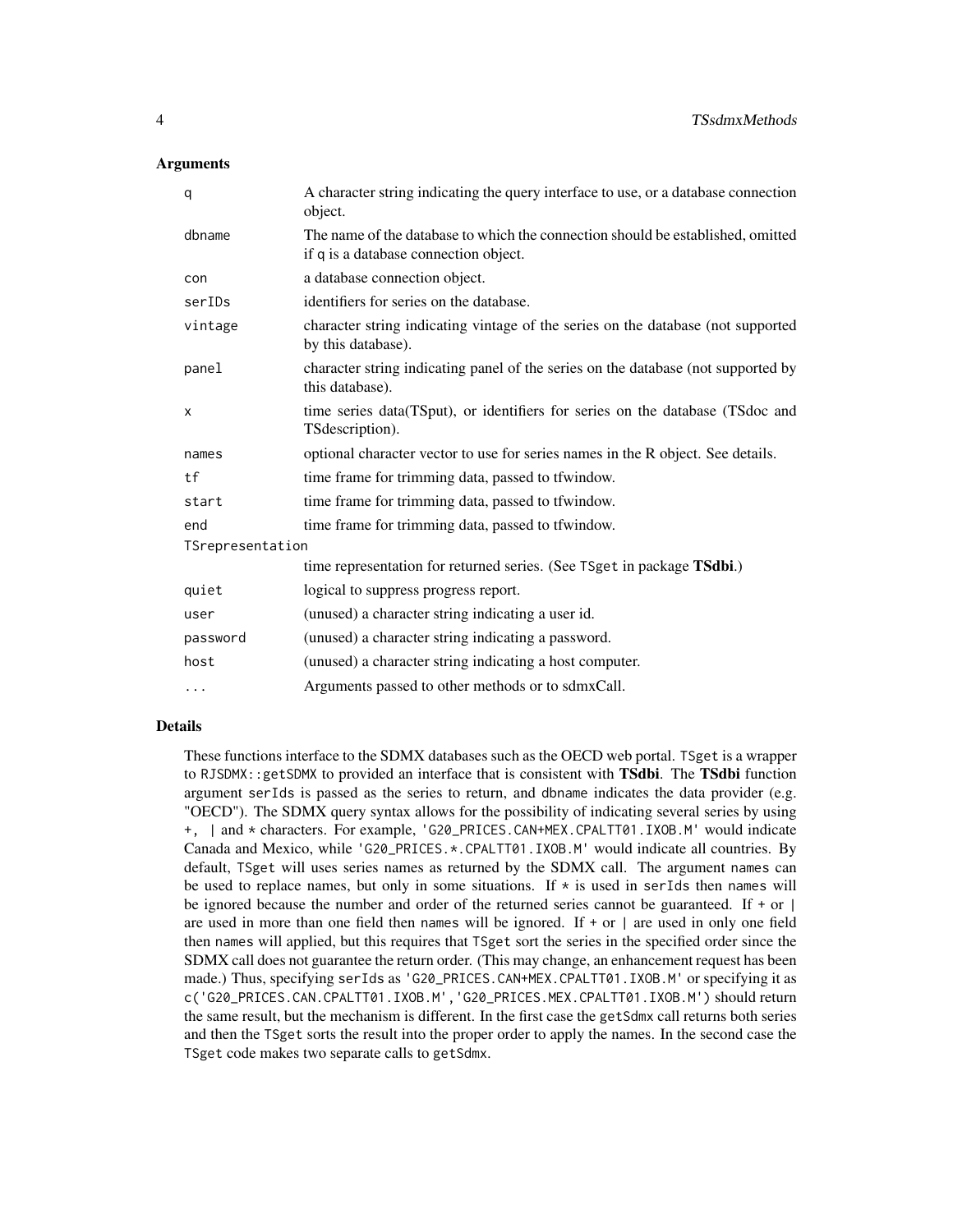### <span id="page-4-0"></span>verifyQuery 5

The treatment of start and end dates also differs in a subtle way depending on the specification. A character specification is assumed to be an SDMX specification, so start="1990-Q1" is passed unchanged as part of the getSdmx call whereas start=c(1990,1) cannot detemine the frequency, so uses getSdmx to return the whole series, then truncates at the appropriate start date.

(See TSget in TSdbi for more details on TSget.)

**TSsdmx** does not support writing data to the source.

The class TSsdmxConnection extends class DBIConnection in the DBI package.

See the vignette in TSdata for additional examples.

When the TSsdmx method TSconnect is first used the underlying code reads a configuration file that sets, among other things, the amount of printout done during retrieval. The default is useful for debugging but will be more than typically expected in an R session. A system wide default location for this file can be set. A user's default will be found in the users home directory (~/.SdmxClient in Linux). More details on this file can be found at [https://github.com/](https://github.com/amattioc/SDMX/wiki/Configuration) [amattioc/SDMX/wiki/Configuration](https://github.com/amattioc/SDMX/wiki/Configuration). R users will probably want to specify SDMX.level = OFF and java.util.logging.ConsoleHandler.level = OFF to suppress most printed output. Otherwise, R programs that use  $\text{try}()$  will not suppress printed error messages as they should. With the levels set OFF, the error and warning messages are still returned to the R to deal with as appropriate.

# Value

Depends.

# See Also

[getSDMX](#page-0-0), [TSdates](#page-0-0), [TSget](#page-0-0), [tfwindow](#page-0-0),

#### Examples

```
require("TSsdmx")
require("tfplot")
## Not run:
oecd <- TSconnect("sdmx", dbname="OECD")
x <- TSget('G20_PRICES.CAN.CPALTT01.IXOB.M',oecd)
tfplot(x)
```
## End(Not run)

verifyQuery *Check Query Against a Provider*

#### **Description**

Check validity of fields of a query against a provider.

#### Usage

```
verifyQuery(provider, Q, verbose = TRUE)
```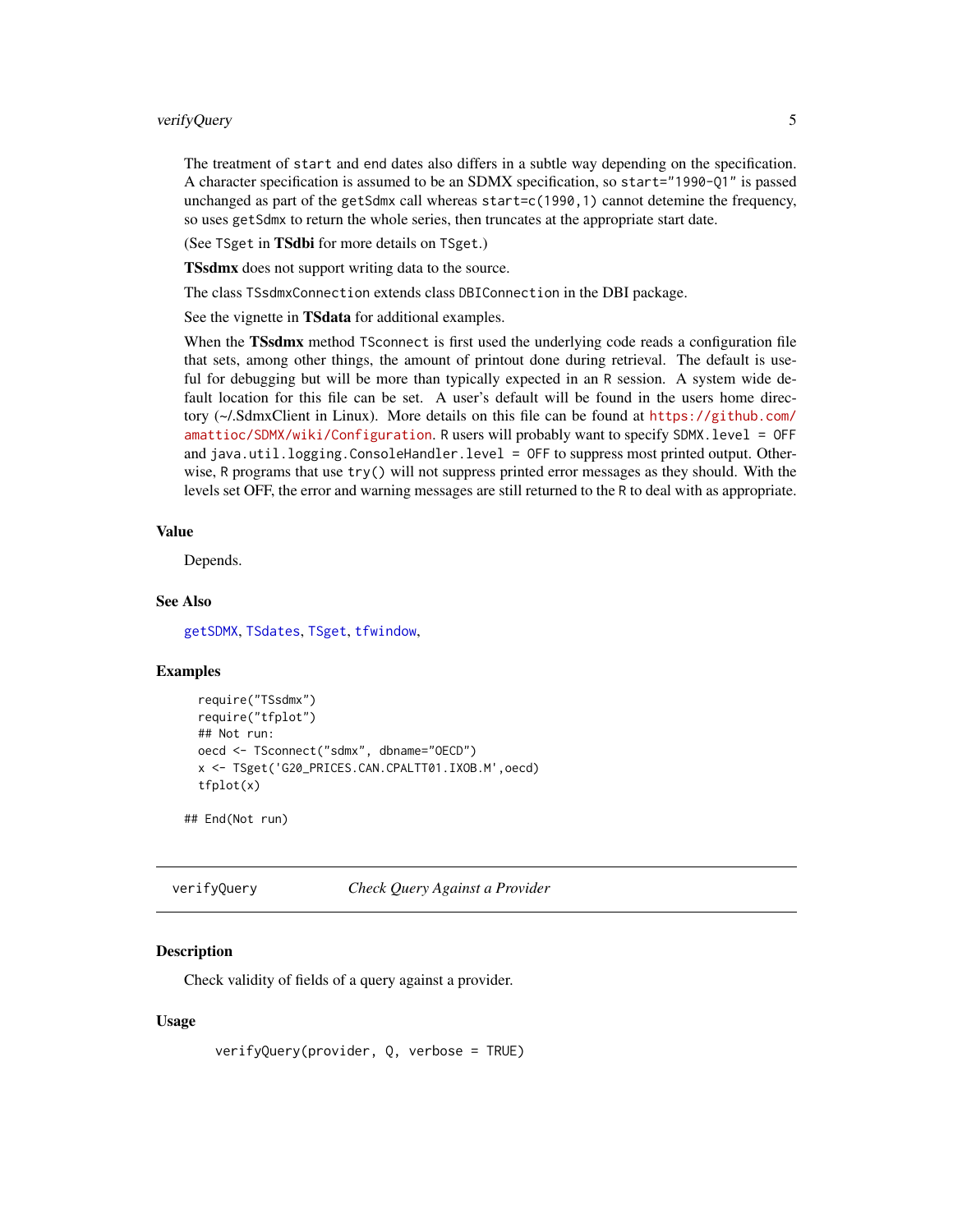#### <span id="page-5-0"></span>Arguments

| provider | Character string indicating a provider.                                                           |
|----------|---------------------------------------------------------------------------------------------------|
|          | Character string indicating fields of a query.                                                    |
| verbose  | Logical indicating if problems should be printed out. If FALSE only return the<br>logical result. |

# Details

This functions check fields of the query Q against those expected by the provider indicated by provider. If all fields check ok then TRUE is returned, otherwise the result is FALSE. If verbose is TRUE then the first error found will be printed.

Note that, even though the query is valid, the providor may not have data for the specified combination of fields, in which case a data request will not return data.

As of February 2015, the WB provider is not responding to queries in the same way as it indicates they should be, so this utility is not very useful with this provider. That is, even if the declared structure is FREQ.SERIES.REF\_AREA, you have to build the WB query as REF\_AREA.SERIES.

# Value

TRUE/FALSE returned invisibly

#### See Also

[getProviders](#page-0-0), [getFlows](#page-0-0), [getDimensions](#page-0-0), [getCodes](#page-0-0)

#### Examples

```
## Not run:
 print(verifyQuery('IMFx', 'PGI.CA.*.*.*.*'))# returns FALSE
 print(verifyQuery('IMF', 'PGI.CA.*.*.*.*', verbose = FALSE)) # returns TRUE
 print(verifyQuery('IMF', 'PGI.CAN.*.*.*.*'))# returns FALSE
 #print(verifyQuery('NBB', 'HICP.000000.*.*'))
 #print(verifyQuery('NBB', 'HICP.000000.BE.M'))
```
## End(Not run)